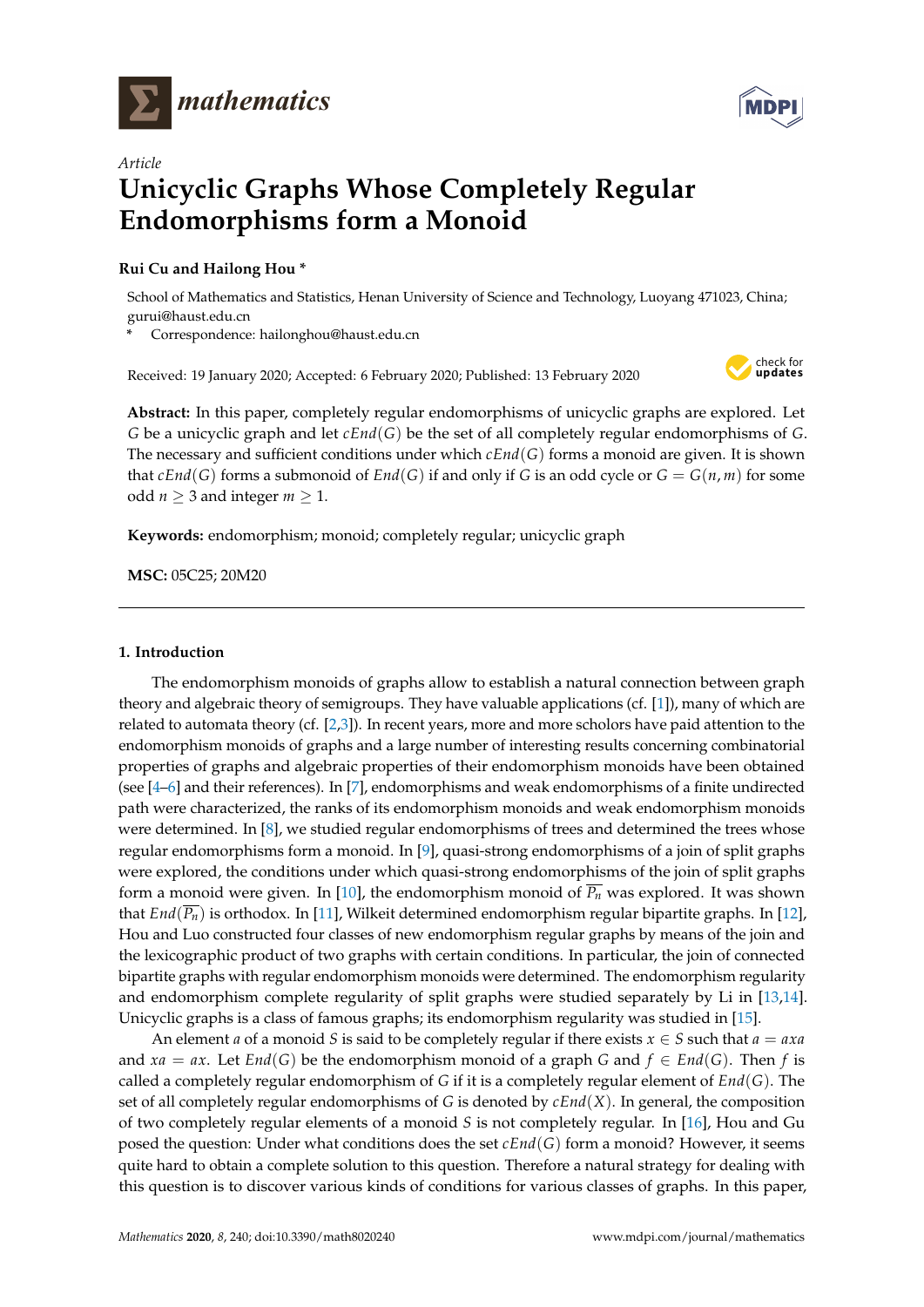we shall give necessary and sufficient conditions under which completely regular endomorphisms of unicyclic graphs form a monoid. The main result of this paper will establish the relations between the combinatorial structure of unicyclic graphs and completely regular submonoids of its endomorphism monoids. The research of this scheme will enrich the contents of graph theory and algebraic theory of semigroups. We present a new method for characterizing completely regular endomorphisms of unicyclic graphs, which may be applied to characterizing completely regular endomorphisms of other classes of graphs.

#### **2. Preliminary Concepts**

The graph  $G = (V(G), E(G))$  considered here is finite, undirected and simple. If  $x_1$  and  $x_2$  are adjacent in *G*, denote the edge connecting  $x_1$  and  $x_2$  by  $\{x_1, x_2\}$ . For  $v \in V(G)$ , set  $N(v) = \{x \in V(G)\}$  $V(G)|\{x,v\} \in E(G)\}$ . Denote the cardinality of  $N(v)$  by  $d(v)$  and we call it the degree of *v* in *G*. A connected graph *G* is called a unicyclic graph if the number of its edges equal to the number of its vertices. Clearly, a unicyclic graph has a unique cycle.

Let *G* be a graph. A mapping *f* from *V*(*G*) to itself is called an endomorphism if  $\{x_1, x_2\} \in E(G)$ implies  $\{f(x_1), f(x_2)\}\in E(G)$ . An endomorphism *f* is called an automorphism if and only if it is bijective. The set of all endomorphisms and automorphisms of *G* are written as *End*(*G*) and *Aut*(*G*), respectively. Let  $f \in End(G)$ . The endomorphic image of *G* under *f* is denoted by *I<sub>f</sub>*. Obviously, *I<sub>f</sub>* is a subgraph of G with  $V(I_f) = f(V(G))$  and  $\{f(a), f(b)\} \in E(I_f)$  if and only if there exist  $s \in f^{-1}(f(a))$ and  $t \in f^{-1}(f(b))$  such that  $\{s, t\} \in E(G)$ . An endomorphism  $f$  of  $G$  is called a retraction if and only if *f* is an idempotent in *End*(*G*). A subgraph *H* of *G* is called a retract if and only if there exists a retraction *f* from *G* to *H* with  $H = I_f$ . Denote the set of all idempotents of  $End(G)$  by  $Idpt(G)$ .

We refer the reader to  $[2,17-19]$  $[2,17-19]$  $[2,17-19]$  for all the concepts not defined here. The following two lemmas quoted from the references will be used later.

**Lemma 1** ([\[20\]](#page-7-17) Theorem 2.7)**.** *Let G be a graph and let f* ∈ *End*(*G*)*. Then f is completely regular if and only*  $if f|_{I_f} \in Aut(I_f)$ .

**Lemma 2** ([\[21\]](#page-7-18) Corollary 2.3)**.** *Let G be a graph and H be a retract of G. If cEnd*(*H*) *does not form a monoid, then cEnd*(*G*) *does not form a monoid.*

#### **3. Unicyclic Graphs Whose Completely Regular Endomorphisms form a Monoid**

In this section, completely regular endomorphisms of unicyclic graphs are explored. We give necessary and sufficient conditions for a unicyclic graph *G* under which *cEnd*(*G*) forms a monoid. Firstly, we consider the unicyclic graph with a unique even cycle.

**Lemma 3.** Let G be a unicyclic graph with a unique even cycle  $C_n$ . If there exists  $x \in V(G)$  such that  $d(x) \geq 3$ , *then cEnd*(*G*) *does not form a monoid.*

**Proof.** Let *G* be a unicyclic graph with a unique even cycle  $C_n$ . Clearly, *G* is bipartite. If there exists  $x \in V(G)$  such that  $d(x) \geq 3$ , then  $S_3$  (see Figure [1\)](#page-2-0) is a retract of *G*. By Lemma 2, we only need to show that the completely regular endomorphisms of *S*<sup>3</sup> do not form a monoid. Let

$$
f = \left(\begin{array}{cccc} y_0 & y_1 & y_2 & y_3 \\ y_0 & y_2 & y_1 & y_3 \end{array}\right)
$$

and

$$
g = \left(\begin{array}{cccc} y_0 & y_1 & y_2 & y_3 \\ y_0 & y_1 & y_3 & y_3 \end{array}\right).
$$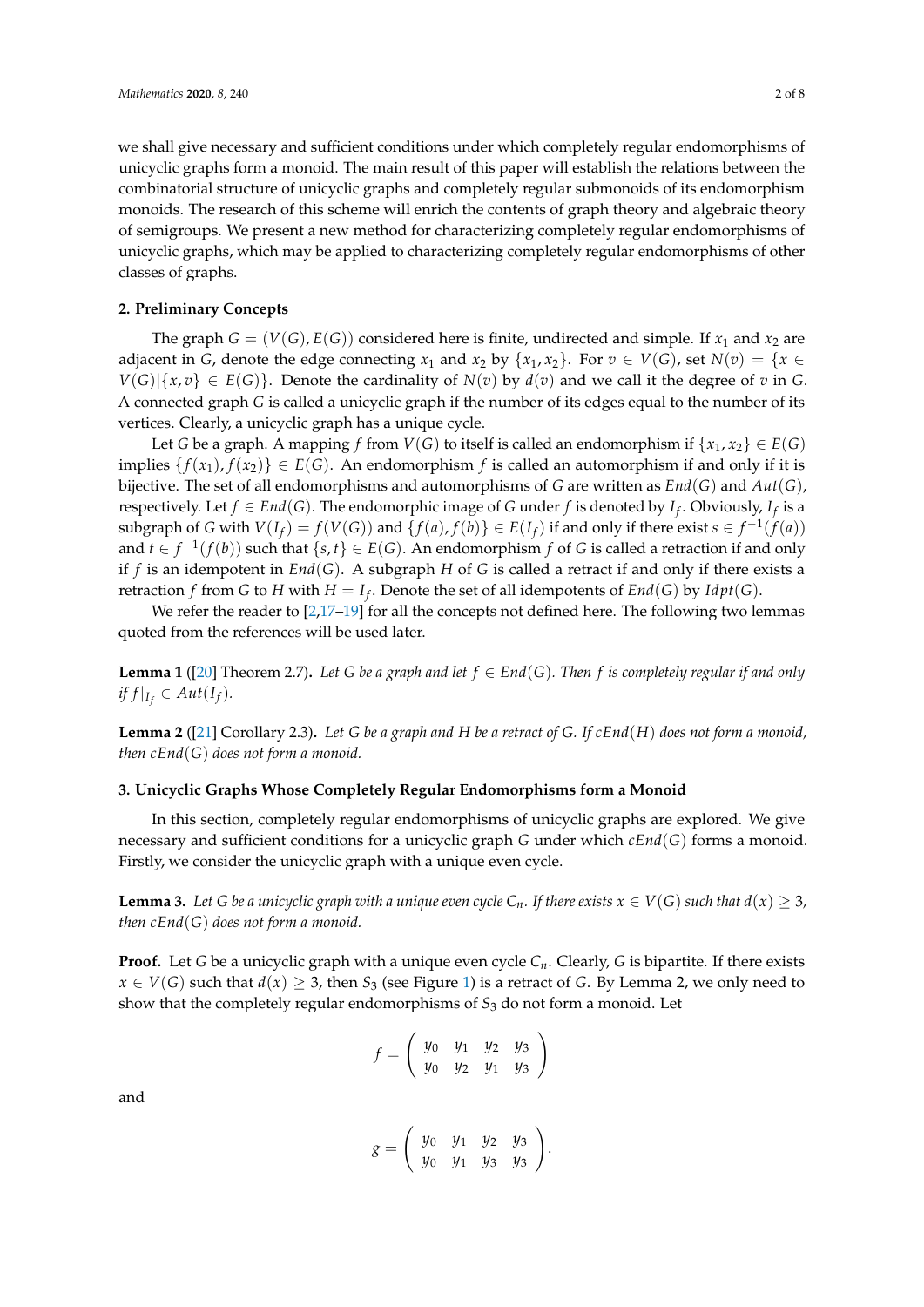Then  $f \in Aut(S_3)$ ,  $g \in Idpt(S_3)$ . So  $f, g \in cEnd(S_3)$ . Now

$$
fg = \left(\begin{array}{cccc} y_0 & y_1 & y_2 & y_3 \\ y_0 & y_2 & y_3 & y_3 \end{array}\right).
$$

<span id="page-2-0"></span>It is routine to check that  $fg \in End(S_3)$  and  $y_2, y_3 \in V(I_{fg})$ . However,  $fg(y_2) = fg(y_3) = y_3$ . By Lemma 1,  $fg \notin cEnd(S_3)$ . Hence  $cEnd(S_3)$  does not form a monoid.  $\square$ 



**Figure 1.** Graph *S*3.

**Lemma 4.** Let  $G = C_{2n}$  with  $n \geq 3$ . Then  $cEnd(G)$  does not form a monoid.

**Proof.** Let G be an even cycle  $C_{2n}$  with  $n \ge 3$ . As  $diam(G) \ge 3$ ,  $P_3$  (see Figure [2\)](#page-2-1) is a retract of G. By Lemma 2, we hope to show that all completely regular endomorphisms of  $P_3$  do not form a<br>monoid. Let By Lemma 2, we hope to show that all completely regular endomorphisms of *P*<sup>3</sup> do not form a monoid. monoid. Let

$$
f = \left(\begin{array}{cccc} x_1 & x_2 & x_3 & x_4 \\ x_1 & x_2 & x_3 & x_2 \end{array}\right)
$$

and

$$
g = \left(\begin{array}{cccc} x_1 & x_2 & x_3 & x_4 \\ x_4 & x_3 & x_2 & x_1 \end{array}\right).
$$

Then  $f \in Idpt(P_3)$ ,  $g \in Aut(P_3)$ . Thus  $f, g \in cEnd(P_3)$ . Now

$$
fg = \left(\begin{array}{cccc} x_1 & x_2 & x_3 & x_4 \\ x_2 & x_3 & x_2 & x_1 \end{array}\right).
$$

<span id="page-2-1"></span>It is not difficult to verify that  $fg \in End(P_3)$  and  $x_1, x_3 \in V(I_{fg})$ . However,  $fg(x_1) = fg(x_3) = x_2$ . By Lemma 1,  $fg \notin \mathit{cEnd}(P_3)$ . Hence  $\mathit{cEnd}(P_3)$  does not form a monoid.  $\frac{1}{2}$ 

$$
\begin{array}{ccc}\nx_1 & x_2 & x_3 & x_4 \\
\bullet & \bullet & \bullet & \bullet\n\end{array}
$$

**Figure 2.** Graph *P*3.

**Lemma 5.**  $cEnd(C_4)$  *does not form a monoid.* Figure 1 Graph *S*<sup>3</sup> Figure 2 Graph *P*<sup>3</sup>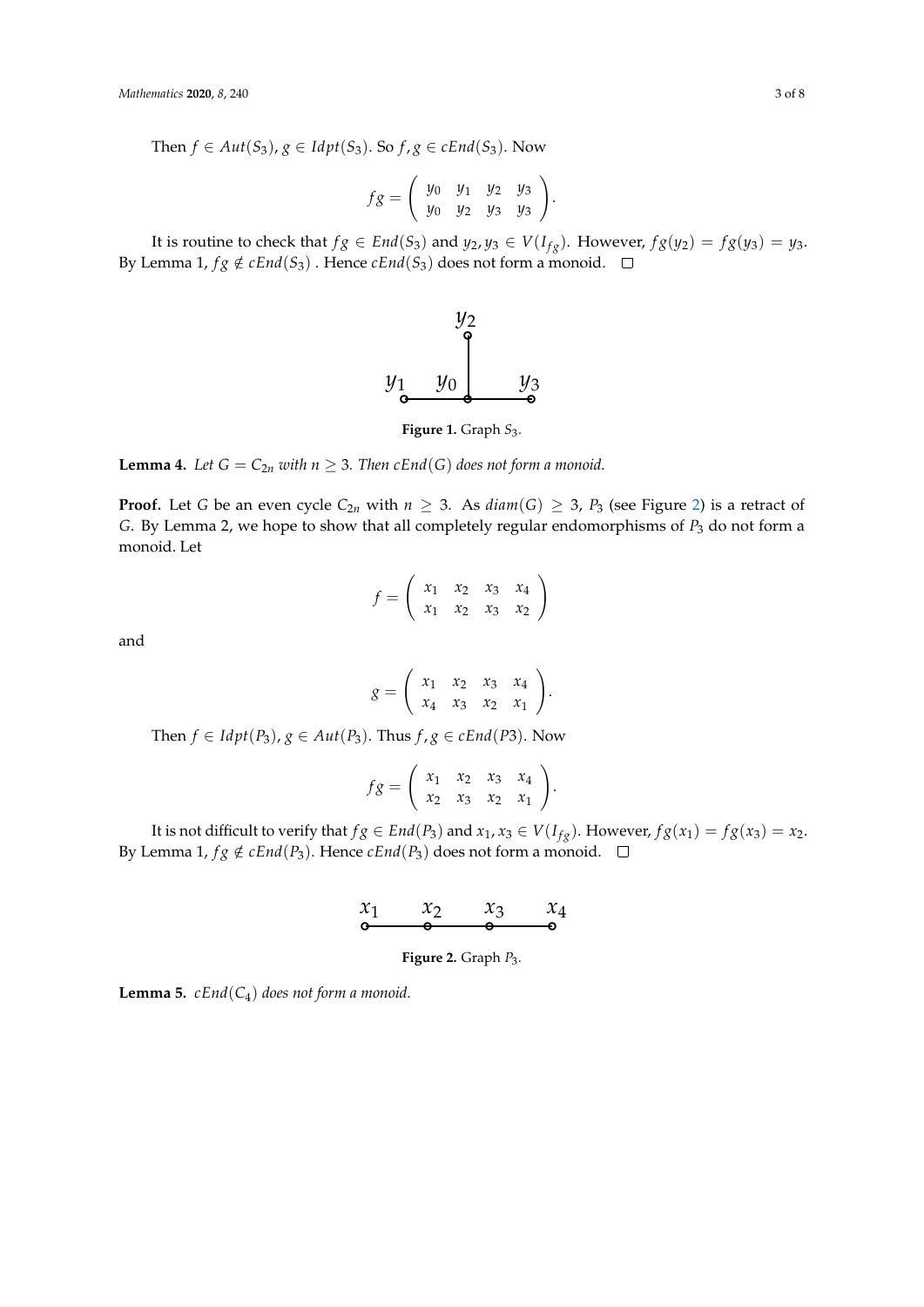

**Figure 3.** Graph *C*<sup>4</sup> .

**Proof** Let **Proof.** Let

$$
f = \left(\begin{array}{cccc} v_1 & v_2 & v_3 & v_4 \\ v_4 & v_1 & v_2 & v_3 \end{array}\right)
$$

and

$$
g = \left(\begin{array}{cccc} v_1 & v_2 & v_3 & v_4 \\ v_3 & v_2 & v_3 & v_4 \end{array}\right).
$$

 $\epsilon$ <sup>4</sup>/ $\cdot$ *Then f* ∈ *Aut*(*C*<sub>4</sub>), *g* ∈ *Idpt*(*C*<sub>4</sub>). So *f*, *g* ∈ *cEnd*(*C*<sub>4</sub>). Now

$$
fg = \left(\begin{array}{cccc} v_1 & v_2 & v_3 & v_4 \\ v_2 & v_1 & v_2 & v_3 \end{array}\right).
$$

It is not difficult to verify that  $fg \in End(C_4)$  and  $v_1, v_3 \in V(I_{fg})$ . However,  $fg(v_1) = fg(v_3) = v_2$ . By Lemma 1,  $fg \notin cEnd(C_4)$ . Hence  $cEnd(C_4)$  does not form a monoid.  $\square$ 

**Lemma 6.** *Let G be a unicyclic graph with a unique even cycle Cn. Then cEnd*(*G*) *does not form a monoid.*

**Proof.** This follows directly from Lemmas 3–5. □

Secondly, we start to look for conditions for a unicyclic graph *G* with a unique odd cycle, under which all completely regular endomorphisms of *G* form a monoid.

**Lemma 7.** Let G be a unicyclic graph with a unique odd cycle  $C_n$ . If there exist two vertices  $u, v \in C_n$  such *that*  $d(u) \geq 3$  *and*  $d(v) \geq 3$ *, then cEnd*(*G*) *does not form a monoid.* 

**Proof.** Let *G* be a unicyclic graph with a unique odd cycle  $C_n$ . If there exist two vertices  $u_1, v_1 \in C_n$ such that  $d(u_1) \geq 3$  and  $d(v_1) \geq 3$ , then  $G_1$  (see Figure [4\)](#page-4-0) is a retract of *G*. By Lemma 2, we only need to show that  $cEnd(G_1)$  does not form a monoid. Define a mapping  $f$  from  $V(G_1)$  to itself by

$$
f(x) = \begin{cases} v_n, & x = v_{11}, \\ x, & Otherwise. \end{cases}
$$

Let

$$
g = \left(\begin{array}{ccccccccc} v_1 & v_2 & \cdots & v_{i-1} & v_i & v_{i+1} & \cdots & v_n & v_{11} & v_{i1} \\ v_i & v_{i-1} & \cdots & v_2 & v_1 & v_n & \cdots & v_{i+1} & v_{i1} & v_{11} \end{array}\right).
$$

Then  $f \in \text{Idpt}(G_1)$  and  $g \in \text{cEnd}(G_1)$ . Now

$$
fg = \left(\begin{array}{ccccccccc} v_1 & v_2 & \cdots & v_{i-1} & v_i & v_{i+1} & \cdots & v_n & v_{11} & v_{i1} \\ v_i & v_{i-1} & \cdots & v_2 & v_1 & v_n & \cdots & v_{i+1} & v_{i1} & v_n \end{array}\right).
$$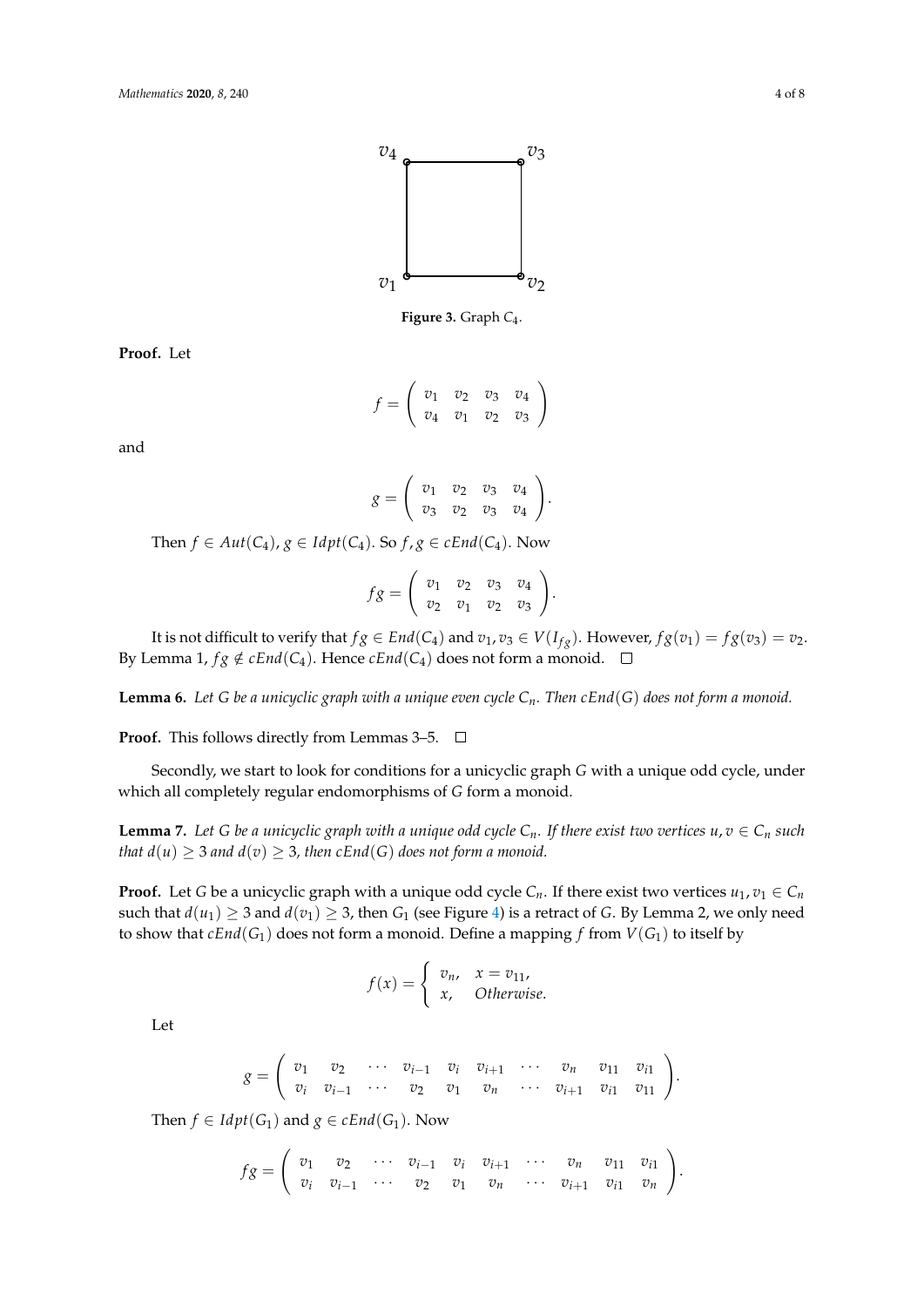<span id="page-4-0"></span>It is easy to see that  $fg \in End(G_1)$  and  $v_{i1}, v_{i+1} \in V(I_{fg})$ . However,  $fg(v_{i1}) = fg(v_{i+1}) = v_n$ . By Lemma 1,  $fg \notin \text{CEnd}(G_1)$ . Hence  $\text{CEnd}(G_1)$  does not form a monoid.  $\Box$  $\mathcal{L}$  Let  $f: \subset \mathcal{L} \cup \{C\}$  and  $\mathcal{L} = \subset \mathcal{U}(I)$  **LE** unique or  $f_2(x)$  to  $f_3(x)$  to vertice



Figure 4 Graph *G*<sup>1</sup> **Figure 4.** Graph *G*<sup>1</sup> . *Mathematics* **2020**, 5 *Mathematics* **2020**, 5 *Mathematics* **<b>2020**, 5 *Mathematics* **2020**, 5 *Mathematics* **<b>2020**, 5 *Mathematics* **2020**, 5 *Mathematics* **2020**, 5 *Mathematics* **2020**, 5 *Mathematics* **<b>** 

**Lemma 8.** Let G be a unicyclic graph with a unique odd cycle  $C_n$ . If there exists  $v \in V(C_n)$  such that  $d(v) \geq 4$ , *then cEnd*(G) does not form a monoid.

only need to show that *cEnd*(*G*<sup>1</sup> ) does not form a monoid. Define a mapping *f* from *V*(*G*<sup>1</sup>  $f(x) \geq 4$ , then *G*<sub>2</sub> (see Figure [5\)](#page-4-1) is a retract of *G*. By Lemma 2, we only need to show that *cEnd*(*G*<sub>2</sub>) does not form a monoid. Let **Proof.** Let *G* be a unicyclic graphs with a unique odd cycle  $C_n$ . If there exists  $v \in V(G)$  such that  $\frac{f(x)}{g(x)} = \frac{f(x)}{g(x)}$  *v*  $\frac{f(x)}{g(x)} = \frac{f(x)}{g(x)}$  *v*  $\frac{f(x)}{g(x)} = \frac{f(x)}{g(x)}$ ), *g* ∈ *Idpt*(*C*<sup>4</sup> ). So *f* , *g* ∈ *cEnd*(*C*<sup>4</sup>

$$
f = \left(\begin{array}{cccc} v_1 & v_2 & \cdots & v_n & v_{11} & v_{12} \\ v_1 & v_2 & \cdots & v_n & v_{12} & v_{12} \end{array}\right)
$$

 $and$ 

$$
g=\left(\begin{array}{cccc} v_1 & v_2 & \cdots & v_n & v_{11} & v_{12} \\ v_1 & v_2 & \cdots & v_n & v_{11} & v_2 \end{array}\right).
$$

*f g* = *f*<sub>1</sub>*g*  $\in$  *Idpt*(*G*<sub>2</sub>). Hence *f*, *g*  $\in$  *cEnd*(*G*<sub>2</sub>). Now **Proof** This follows directly from Lemmas 3-5.  $S \subseteq \text{supp}(\sigma_2)$ . Hence  $f/\delta \subseteq \text{min}(\sigma_2)$ . Now

Then *f* ∈ *Idpt*(*G*<sup>1</sup>

$$
fg=\left(\begin{array}{cccc}v_1&v_2&\cdots&v_n&v_{11}&v_{12}\\v_1&v_2&\cdots&v_n&v_{12}&v_2\end{array}\right).
$$

.

It is not hard to see that  $fg \in End(G_2)$  and  $v_2, v_{12} \in V(I_{fg})$ . However,  $fg(v_2) = fg(v_{12}) = v_2$ . By Lemma 1,  $fg \notin cEnd(G_2)$ . Hence  $cEnd(G_2)$  does not form a monoid.  $\square$ 

<span id="page-4-1"></span>

Figure 5 Graph *G*<sup>2</sup> **Figure 5.** Graph *G*2.

**Lemma 9.** Let G be a unicyclic graph with a unique odd cycle  $C_n$ . If there exists  $u \in V(G) \setminus V(C_n)$  such that  $d(u) \geq 3$ , then  $cEnd(G)$  does not form a monoid.  $\iota$   $\iota$ <sub>LHu</sub>(G) wes not form a monom.

only need to show that *cEnd*(*G*<sup>1</sup> **Proof.** As there exists  $u \in G \setminus C_n$  $u \in G \setminus C_n$  $u \in G \setminus C_n$  such that  $d(u) \geq 3$ ,  $G_3$  (see Figure 6) is a retract of G. By Lemma 2, we hope to show that  $cEnd(G_3)$  does not form a monoid. Let

$$
f = \begin{pmatrix} v_1 & v_2 & \cdots & v_n & v_{11} & v_{12} & \cdots & v_{1i-1} & v_{1i} & v_{1i+1} & v_{1i+2} \\ v_1 & v_2 & \cdots & v_n & v_{11} & v_{12} & \cdots & v_{1i-1} & v_{1i} & v_{1i+2} & v_{1i+2} \end{pmatrix}
$$

and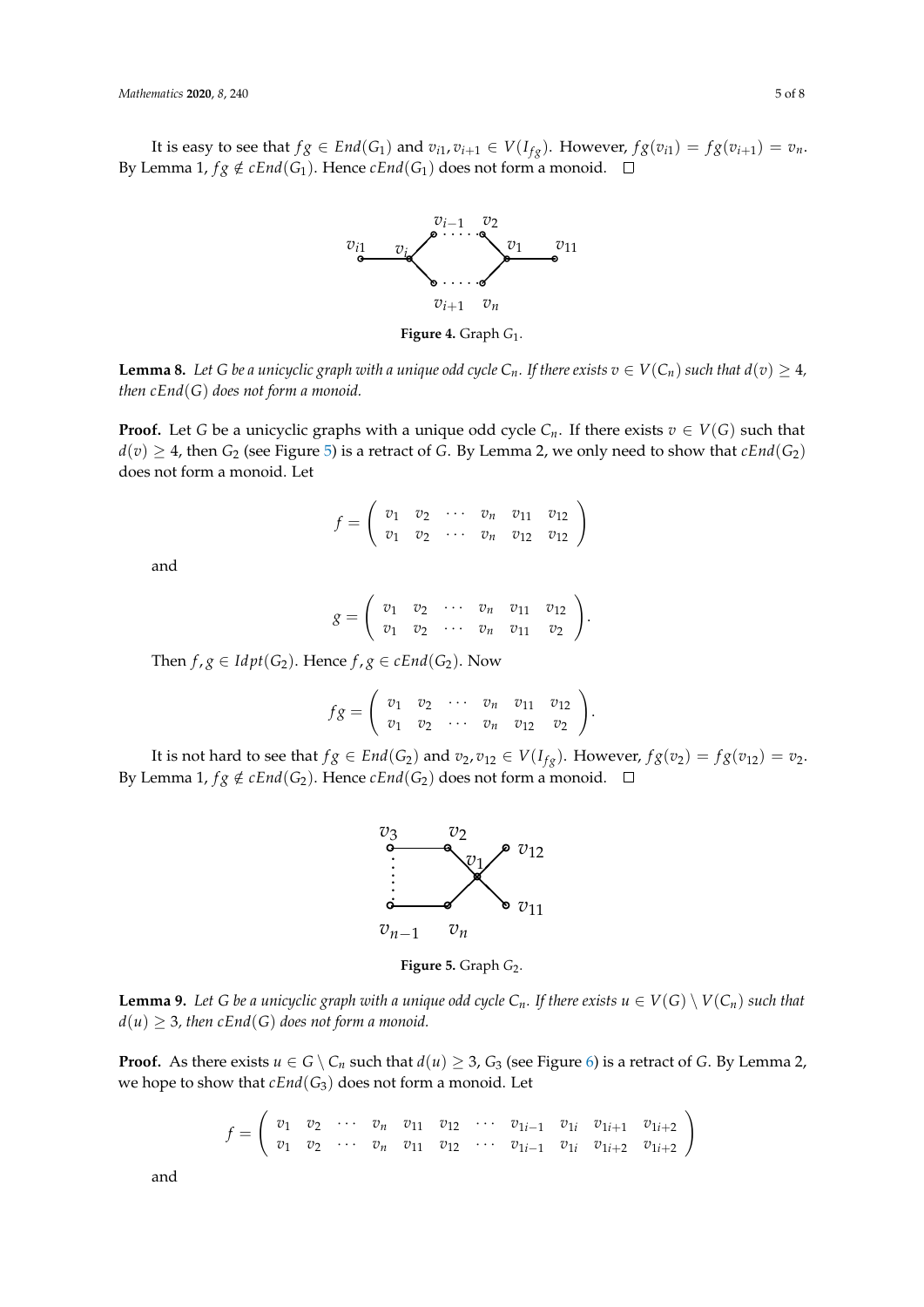$$
g=\left(\begin{array}{ccccccccc}v_1&v_2&\cdots&v_n&v_{11}&v_{12}&\cdots&v_{1i-1}&v_{1i}&v_{1i+1}&v_{1i+2}\\v_1&v_2&\cdots&v_n&v_{11}&v_{12}&\cdots&v_{1i-1}&v_{1i}&v_{1i+1}&v_{1i-1}\end{array}\right).
$$

Then  $f, g \in \text{Idpt}(G_3)$ . Hence  $f, g \in \text{cEnd}(G_3)$ . Now

$$
fg=\left(\begin{array}{ccccccccccccc}v_1&v_2&\cdots&v_n&v_{11}&v_{12}&\cdots&v_{1i-1}&v_{1i}&v_{1i+1}&v_{1i+2}\\v_1&v_2&\cdots&v_n&v_{11}&v_{12}&\cdots&v_{1i-1}&v_{1i}&v_{1i+2}&v_{1i-1}\end{array}\right).
$$

It is not difficult to see that  $fg \in End(G_3)$  and  $v_{1i-1}, v_{1i+2} \in V(I_{fg})$ . However,  $fg(v_{1i-1}) =$  $fg(v_{1i+2}) = v_{1i-1}$ . By Lemma 1,  $fg \notin cEnd(G_3)$ . Hence  $cEnd(G_3)$  does not form a monoid. It is not difficult to see that  $f \circ \in End(G_3)$  and  $v_1$ ,  $v_2$ ,  $v_3$ ,  $v_4$ ,  $v_5$ . However,  $f \circ (v_1, v_2) =$  $fg(v_{1i+2}) = v_{1i-1}$ . By Lemma 1,  $fg \notin \mathcal{C}$ *End*(*G*<sub>3</sub>). Hence  $\mathcal{C}$ *End*(*G*)

<span id="page-5-0"></span>

Figure 6. Graph *G*<sub>3</sub>.

<span id="page-5-1"></span>Lastly, we investigate the completely regular endomorphisms of unicyclic graph  $G(n, m)$  (see Figure 7), where  $n \geq 3$  is an odd,  $m \geq 1$  is an integer.



*v*<sup>1</sup> *v*<sup>2</sup> · · · *v<sup>n</sup> v*<sup>11</sup> *v*<sup>12</sup> · · · *v*1*i*−<sup>1</sup> *v*1*<sup>i</sup> v*1*i*+<sup>1</sup> *v*1*i*−<sup>1</sup>

 $\text{with } 1 \leq i \leq m.$ **Lemma 10.** Let  $G = G(n,m)$  and  $f \in End(G)$ . Then  $I_f = C_n$  or  $I_f = G(n,i)$  for some positive integer i<br>with  $1 \le i \le m$  $with 1 \leq i \leq m.$ 

 $\frac{1}{2}$   $\frac{1}{2}$ **Proof.** As the endomorphism image of a connected graph is connected,  $I_f$  is connected. Note that *v v v*<sub>*n*</sub> *is the unique*  $\alpha$  *v*<sup>1</sup> *v*<sub>1</sub> *v*<sub>1</sub> *v*<sub>1</sub> *v*<sub>1</sub> *v*<sub>1</sub> *v*<sub>1</sub> *v*<sub>1</sub> *v*<sub>1</sub> *v*<sub>1</sub> *v*<sub>1</sub> *v*<sub>1</sub> *v*<sub>1</sub> *v*<sub>1</sub> *v*<sub>1</sub> *v*<sub>1</sub> *v*<sub>1</sub> *v*<sub>1</sub> *v*<sub>1</sub> *v*<sub>1</sub> *v*<sub>1</sub> *v*<sub>1</sub> *v*<sub>1</sub> *v*<sub>1</sub> *v*<sub>1</sub> *v*<sub>1</sub> any endomorphism image of an odd cycle contains an odd cycle and  $C_n$  is the unique odd cycle in  $G$ . with  $1 \le i \le m$ .  $\Box$ Hence  $f(C_n) = C_n$ . This means that  $C_n \in I_f$ . Hence  $I_f = C_n$  or  $I_f = G(n, i)$  for some positive integer *i* 

**Example 11** Let  $C = C(n,i)$  for some positive integer i and  $f \in Aut(C)$ . Then  $f$ **Lemma 11.** Let  $G = G(n,i)$  for some positive integer i and  $f \in Aut(G)$ . Then  $f(x) = x$  for any  $x \in$  $\binom{8}{1}$ ,  $\binom{8}{11}$ ,  $\binom{8}{12}$  $\{v_1, v_{11}, v_{12}, \cdots, v_{1i}\}.$ 

 $_n \in f(C_n)$ ,  $\frac{1}{\sqrt{11}}$  $\{v_{11}, v_2, v_n\}$ . Since  $v_2, v_n \in f(C_n)$ ,  $f(v_{11}) = v_{11}$ . A similar argument will show that  $f(v_{1s}) = v_{1s}$  for any  $s = 2, 3, \dots, i$ .  $\{f(v_1), f(v_{11})\} = \{v_1, f(v_{11})\} \in E(G)$ . Thus  $f(v_{11}) \in N(v_1)$ . As  $N(v_1) = \{v_{11}, v_2, v_n\}, f(v_{11}) \in E(G)$ . **Proof.** As  $d(v_1) = 3$ ,  $d(f(v_1)) = 3$ . Note that  $v_1$  is the only vertex in *G* with degree 3. Hence *f*(*v*<sub>1</sub>) = *v*<sub>1</sub>. Recall that *f*(*C<sub>n</sub>*) = *C<sub>n</sub>*. This means *f*|<sub>C<sub>n</sub></sub> ∈ *Aut*(*C<sub>n</sub>*). Note that {*v*<sub>1</sub>, *v*<sub>11</sub>} ∈ *E*(*G*). Then any  $s = 2, 3, \cdots, i$ .  $\Box$ 

**Lemma 12.** *Let*  $G = G(n, m)$ *. Then*  $f \in End(G)$  *is completely regular if and only if* 

- $I_f = C_n$ *, or*
- any  $x \in \{v_1, v_{11}, v_{12}, \cdots, v_{1i}\}.$ (2)  $I_f = G(n,i)$  for some positive integer i with  $1 \le i \le m$ . In this case,  $f|_{C_n} \in Aut(C_n)$  and  $f(x) = x$  for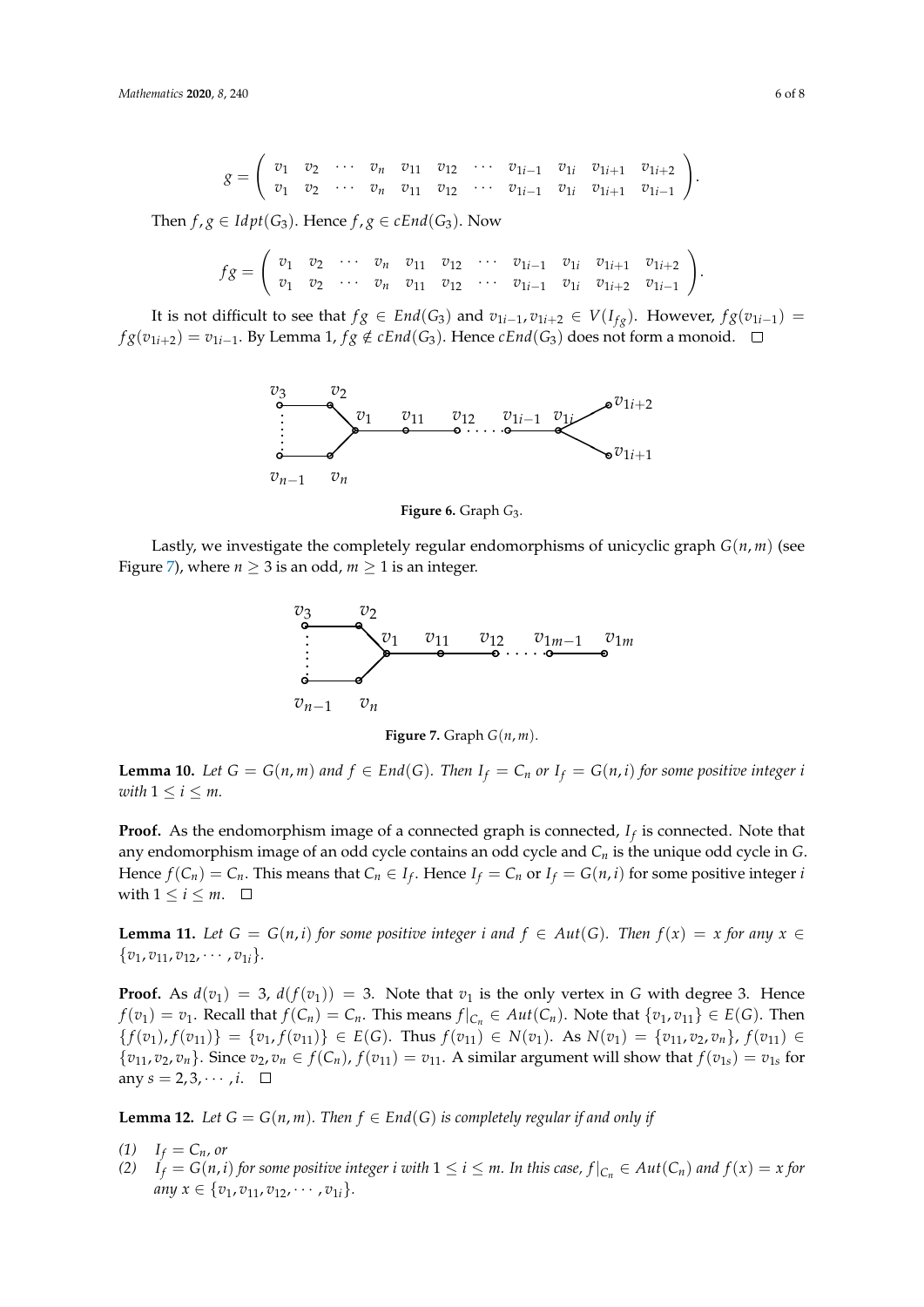**Proof.** Necessity. Let  $f \in cEnd(G)$ . By Lemmas 10,  $I_f = C_n$  or  $I_f = G(n, i)$  for some positive integer *i* with  $1 \leq i \leq m$ . As  $f$  is completely regular, by Lemma 1,  $f|_{I_f} \in Aut(I_f)$ . If  $I_f = G(n, i)$ , then  $f(x) = x$ for any  $x \in \{v_1, v_{11}, v_{12}, \cdots, v_{1i}\}$  by Lemma 11.

Sufficiency. As any endomorphism image of an odd cycle contains an odd cycle and *C<sup>n</sup>* is the unique odd cycle of *G*,  $f(C_n) = C_n$ . If  $I_f = C_n$ , then  $f(I_f) = f(C_n) = C_n$ , i.e.  $f|_{I_f} \in Aut(I_f)$ . Hence *f* is completely regular. If  $I_f = G(n, i)$ , then  $f|_{C_n} \in Aut(C_n)$  and  $f(x) = x$  for any  $x \in$  $\{v_1, v_{11}, v_{12}, \cdots, v_{1i}\}$ . It is easy to check that  $f|_{I_f} \in Aut(I_f)$ . By Lemma 1,  $f$  is completely regular.

**Lemma 13.** Let  $G = G(n, m)$ . Then cEnd(G) forms a monoid.

**Proof.** Let *f* and *g* be two completely regular endomorphisms of *G*. We hope to show that  $fg \in$ *cEnd*(*G*). By Lemma 10,  $I_f = C_n$  or  $I_f = G(n, i)$  for some positive integer *i* with  $1 \le i \le m$ , and *I*<sub>*g*</sub> = *C*<sub>*n*</sub> or *I*<sub>*g*</sub> = *G*(*n*, *j*) for some positive integer *j* with  $1 \le j \le m$ . There are two cases:

Case 1.  $I_f = C_n$  or  $I_g = C_n$ . Then  $I_{fg} = C_n$ . Thus  $fg|_{I_{fg}} \in Aut(I_{fg})$ . By Lemma 1, f g is completely regular.

Case 2. *I<sub>f</sub>* = *G*(*n*, *i*) (1  $\le i \le m$ ) and *I<sub>g</sub>* = *G*(*n*, *j* (1  $\le j \le m$ ). Without loss of generality, we suppose  $j \leq i$ . By Lemma 12,  $f$ ,  $g$  have the following form:

$$
f = \left(\begin{array}{ccccccccc} v_1 & v_2 & \cdots & v_n & v_{11} & v_{12} & \cdots & v_{1i} & v_{1i+1} & \cdots & v_{1m} \\ v_1 & v_2' & \cdots & v_n' & v_{11} & v_{12} & \cdots & v_{1i} & v_{1i+1}' & \cdots & v_{1m}' \end{array}\right),
$$

where  $v_2', \dots, v_n' \in f(C_n \setminus \{v_1\})$ ,  $\{v_2', \dots, v_n'\} = \{v_2, \dots, v_n\}$  and  $v_1', (i+1 \le s \le m)$  is the image of  $v_{1s}$ . As  $I_f = G(n,i)$ ,  $v'_{1s} \in \{v_1, v_2, \cdots, v_n, v_{11}, v_{12}, \cdots, v_{1i}\}$  for  $s = i + 1, \cdots, m$ .

$$
g = \begin{pmatrix} v_1 & v_2 & \cdots & v_n & v_{11} & v_{12} & \cdots & v_{1j} & v_{1j+1} & \cdots & v_{1m} \\ v_1 & v_2^{\prime} & \cdots & v_n^{\prime\prime} & v_{11} & v_{12} & \cdots & v_{1j} & v_{1j+1}^{\prime\prime} & \cdots & v_{1m}^{\prime\prime} \end{pmatrix},
$$

where  $v''_2, \dots, v''_n \in f(C_n \setminus \{v_1\}), \{v''_2, \dots, v''_n\} = \{v_2, \dots, v_n\}$  and  $v''_{1t}$   $(j + 1 \le t \le m)$  is the image of  $v_{1t}$ , as  $I_g = G(n,j)$ ,  $v''_{1t} \in \{v_1, v_2, \cdots, v_n, v_{11}, v_{12}, \cdots, v_{1j}\}$  for  $t = j + 1, \cdots, m$ . Then

$$
fg=\left(\begin{array}{ccccccccccccc}v_1&v_2&\cdots&v_n&v_{11}&v_{12}&\cdots&v_{1j}&v_{1j+1}&\cdots&v_{1i}&v_{1i+1}&v_{1m}\\v_1&\widetilde{v_2}&\cdots&\widetilde{v_n}&v_{11}&v_{12}&\cdots&v_{1j}&\widetilde{v_{1j+1}}&\cdots&\widetilde{v_{1i}}&\widetilde{v_{1i+1}}&\widetilde{v_{1m}}\end{array}\right).
$$

where  $\tilde{v}_2, \dots, \tilde{v}_n \in f(C_n \setminus \{v_1\}), \{\tilde{v}_2, \dots, \tilde{v}_n\} = \{v_2, \dots, v_n\}$  and  $\tilde{v}_{1k} \in \{v_1, v_2, \dots, v_n\}$  $v_{11}, v_{12}, \cdots, v_{1i}$  for  $k = j + 1, \cdots, m$ .

It is trivial to see that  $I_{fg} = G(n,j)$  and  $fg(x) = x$  for any  $x \in \{v_1, v_{11}, v_{12}, \dots, v_{1j}\}$ . Since  $f|_{C_n} \in Aut(C_n)$  and  $g|_{C_n} \in Aut(C_n)$ ,  $fg|_{C_n} \in Aut(C_n)$ . By Lemma 12,  $fg \in cEnd(G)$ .  $\Box$ 

Now we give the main result in this paper.

**Theorem 1.** *Let G be a unicyclic graph. Then cEnd*(*G*) *forms a monoid if and only if*

- *(1) G is an odd cycle, or*
- *(2)*  $G = G(n, m)$ , where  $n \geq 3$  *is an odd and*  $m \geq 1$  *is an integer.*

Proof. Necessity. This follows from Lemmas 6–9.

Sufficiency. If *G* is an odd cycle, then  $End(G) = Aut(G)$ . Hence  $End(G) = cEnd(G)$  and so  $cEnd(G)$  forms a monoid. If  $G = G(n,m)$ , then  $cEnd(G)$  forms a monoid by Lemma 13.  $\square$ 

**Author Contributions:** Create and conceptualize ideas, H.H. and R.G.; writing-original draft preparation, H.H.; writing-review and editing, H.H. and R.G. All authors have read and agreed to the published version of the manuscript.